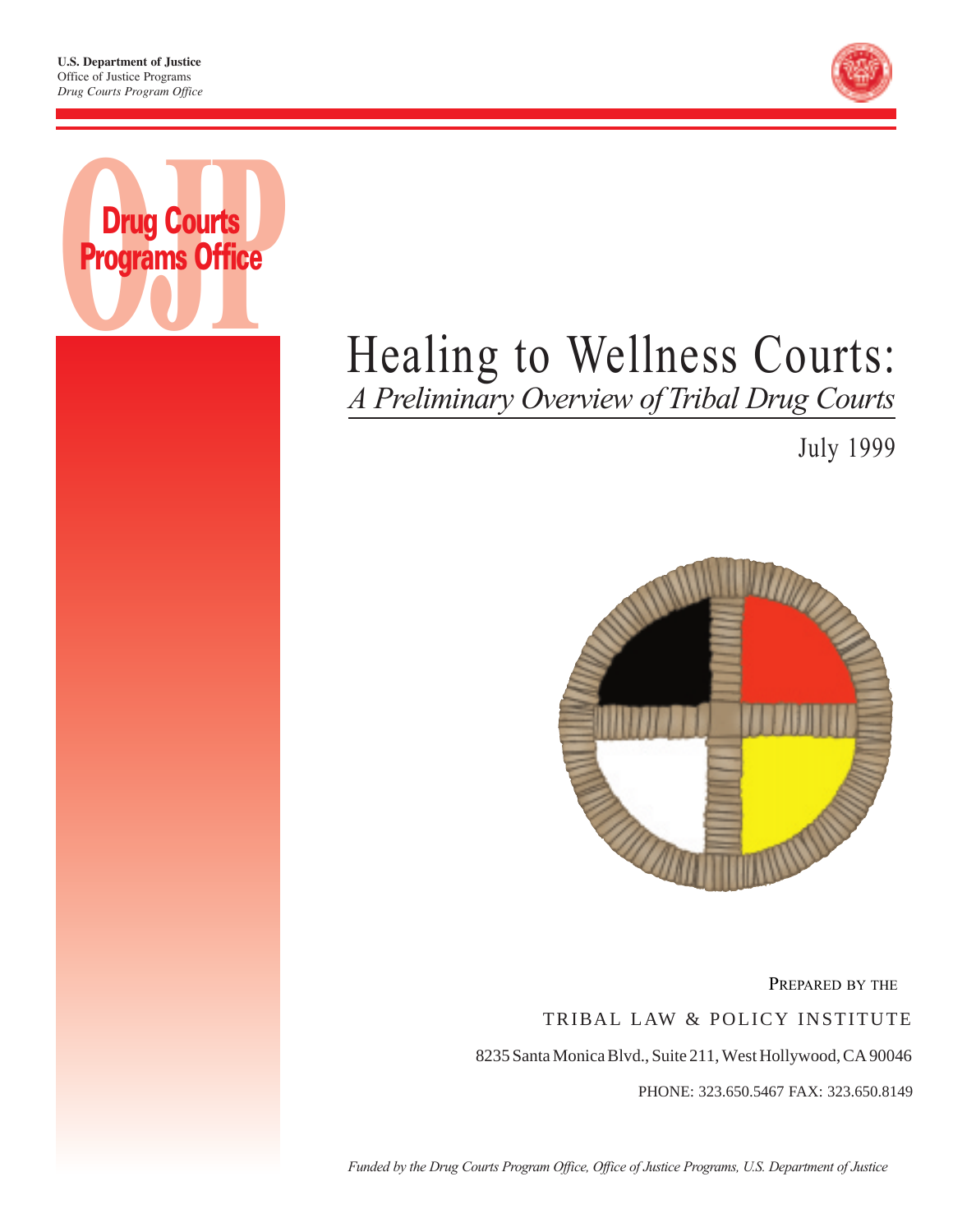

# **Table of Contents**

# **Overview**

# **Critical Issues and Challenges for Tribal Healing to Wellness Courts**

| Appendix B: Tribal Advisory Committee for the Tribal Healing to Wellness Courts 18 |  |
|------------------------------------------------------------------------------------|--|
|                                                                                    |  |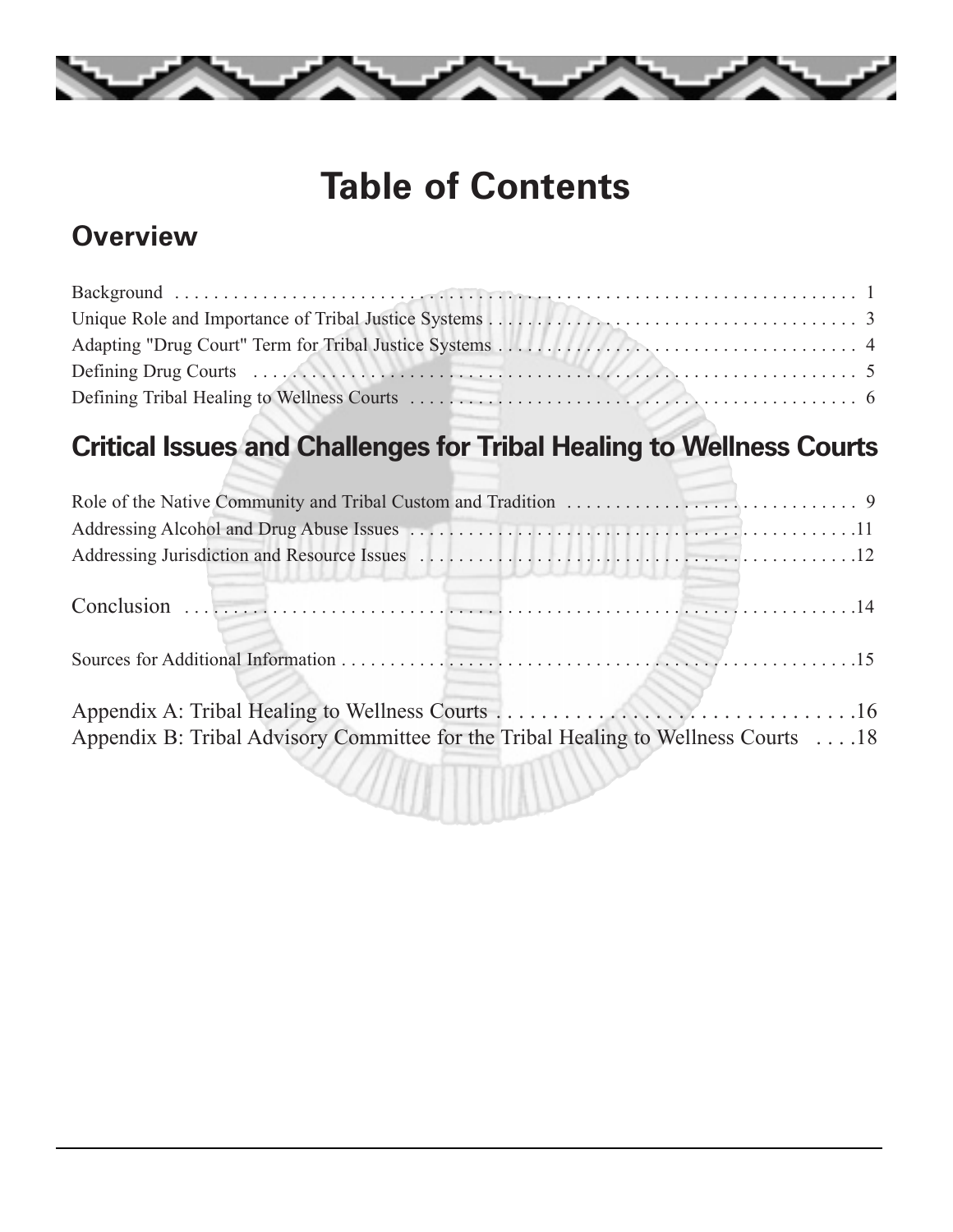

# Background

The drug court movement began in the late 1980s in response to the growing number of drug-related court cases and the resulting overcrowded jails and prisons. The standard law enforcement and corrections policies alone were not having the impact on drug supply and demand that the proponents of the "War Against Drugs" had hoped. The drug court approach departed from the standard court approach by systematically bringing drug treatment to the criminal justice population entering the court system. In the past, courts had referred selected offenders "out" to treatment as a condition of probation. In the drug court, however, treatment is anchored in the authority of the judge who holds the defendant or offender personally and publicly accountable for treatment progress.

Beginning as a grassroots initiative, drug courts have spread across the nation. Local teams of judges, prosecutors, attorneys, treatment providers, law enforcement officials, and others are using the coercive power of the court to force abstinence and alter behavior with a combination of intensive judicial supervision, escalating sanctions, mandatory drug testing, treatment, and strong aftercare programs.

Native American and Alaska Native tribal courts expressed an interest in the drug court approach and have made significant progress in recent years. There are now at least a dozen operational tribal drug courts and at least 30 more are being planned (A listing of these tribal drug courts is provided in Appendix A). Tribal drug courts, however, face critical issues and challenges not generally encountered by state drug court systems.

The U.S. Department of Justice, Office of Justice Programs, Drug Courts Program Office (DCPO) determined early on that the drug court concept would need to be adapted significantly in order to meet the specific needs of Indian Nations. Consequently, in 1997, the DCPO developed a special program to assist Indian Nations that were federally funded to plan or implement drug courts within tribal governments. DCPO charged the National Association of Drug Court Professionals (NADCP) with the task of creating a culturally sensitive training program that would meet the needs of the initial twenty-two Indian Nations who had been awarded drug court grants through the DCPO.

NADCP, in collaboration with DCPO, identified a group of individuals with expertise concerning tribal courts and/or substance abuse in August 1997 to help design an adapted curriculum for tribal drug court training sessions. These professionals served as an informal advisory committee and as facilitators at the tribal drug court training sessions. The first of a series of tribal specific training sessions was held in Stillwater, Oklahoma in September 1997. These tribal drug court training sessions have served a vital role in explaining the drug court concept and in working with the tribal representatives from each community to adapt the drug court concept to meet the needs of their individual communities. At each session, representatives from tribal courts, law enforcement, treatment providers, tribal government, Native communities, and others come together to develop an action plan for drug court development in their individual community.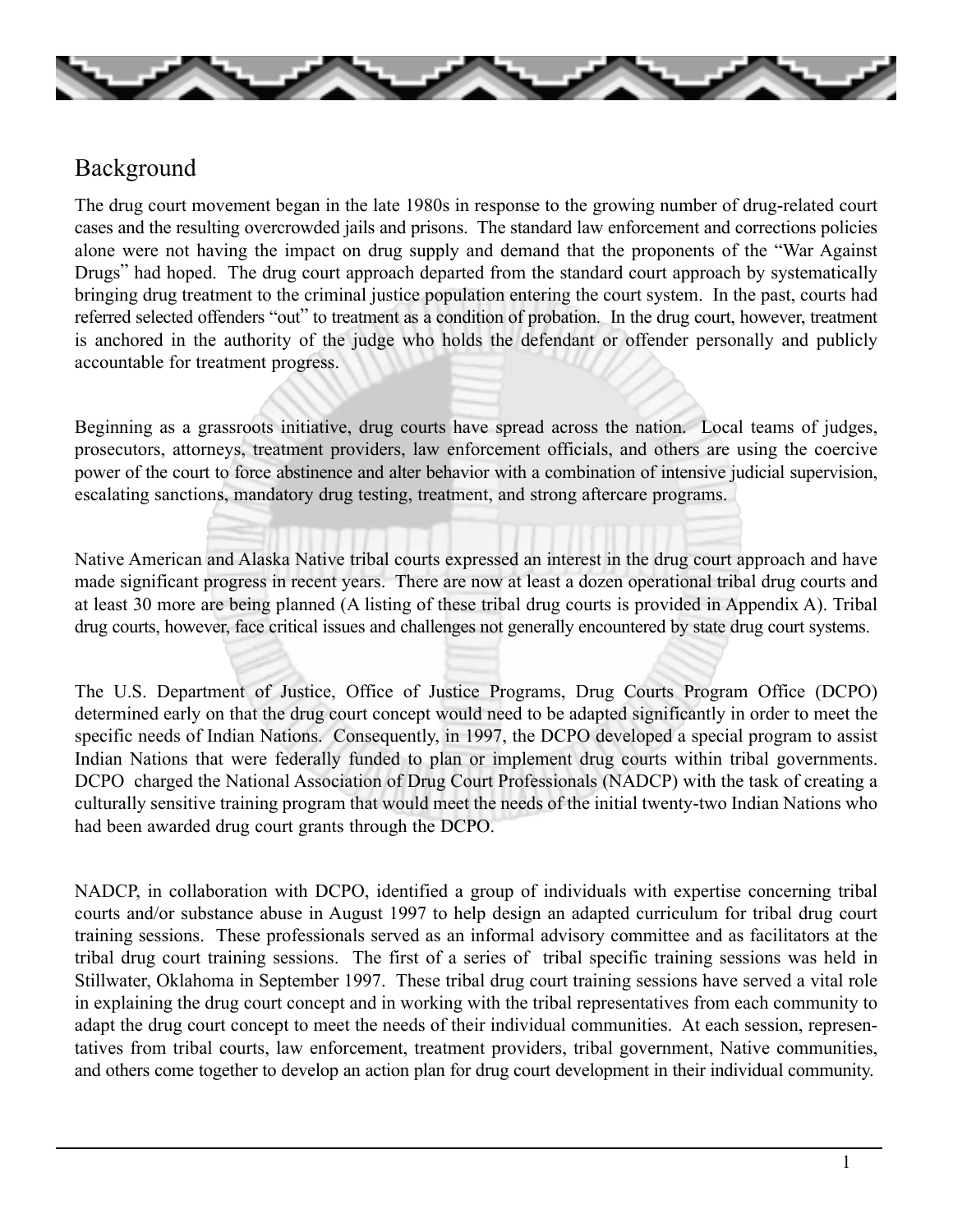

In September 1998, DCPO awarded two cooperative agreements in order to provide training and technical assistance for Indian tribes who are planning or implementing Tribal Healing to Wellness Courts. The National Association of Drug Court Professionals (NADCP) is responsible for providing training programs. The Tribal Law and Policy Institute (TLPI) is responsible for providing on-site technical assistance and the development of tribal court specific resource materials. In addition, the Drug Court Clearinghouse and Technical Assistance Project at American University compiles and disseminates operational materials developed by both tribal and state drug court programs and compiles and publishes information on state and tribal drug court activity on an on-going basis.

In December 1998, a formal Tribal Advisory Committee (TAC) was formed (A listing of the Tribal Advisory Committee members is provided in Appendix B). The purpose of the Tribal Advisory Committee is to take an active role in the development of a more comprehensive training and technical assistance program for the tribal drug courts.

Development of tribal drug courts is proving to be a complex task. Tribal drug courts face many critical issues and challenges. Many of these are unique to tribal drug courts. Others are problems which are faced by all drug courts, but often present more substantial problems for tribal drug courts.

These issues and challenges include the following:

- \* Tribal courts must address the specific cultural needs of their individual communities, including the challenge of incorporating tribal custom and tradition into the tribal drug court.
- \* The nature and high volume of alcohol abuse cases in most tribal courts present unique adaptation issues.
- \* Tribal courts face jurisdictional barriers which complicate their ability to implement an effective drug court process.
- \* Tribes seeking to establish drug court systems often face a broad range of other issues and challenges, including isolated rural locations, small community issues, lack of resources and services, and lack of funding.

The development of tribal drug courts has, therefore, required special strategies to address these and other issues that have emerged during the course of program planning and implementation. Because tribal drug courts are relatively new and evolving, they are continually adapting to meet the needs of their target populations and their communities.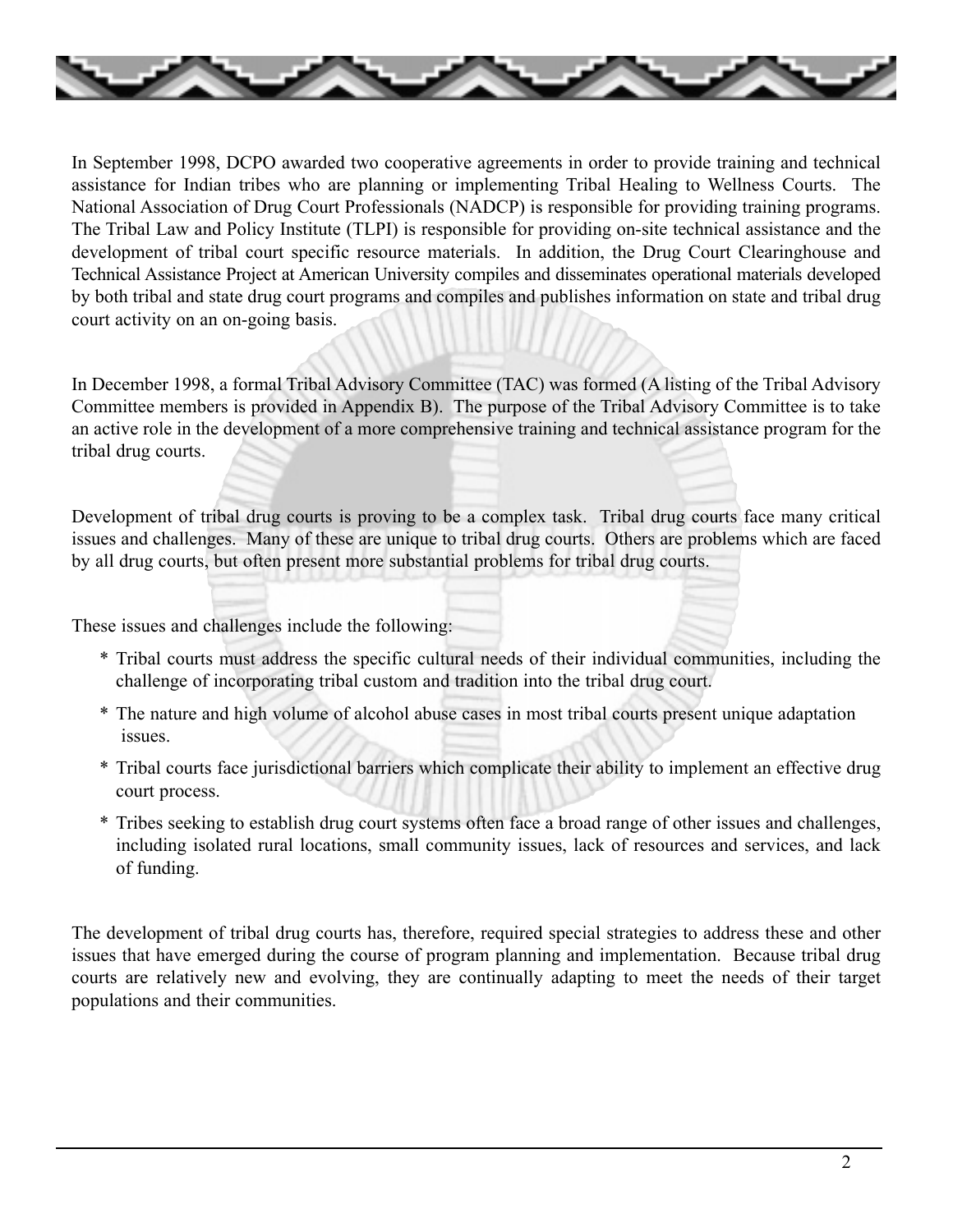

# **Unique Role and Importance of Tribal Justice Systems**

In order to understand the critical issues and challenges facing tribal drug courts, it is critical to have a general understanding of the unique role and importance of tribal courts generally. There are approximately 300 tribal justice systems serving the more than 550 federally recognized Indian Nations. These tribal justice systems are the most important visible manifestation of tribal sovereignty.

The United States Congress has repeatedly recognized the unique role and importance of tribal justice systems - most recently when Congress enacted the Indian Tribal Justice Act of 1993 (Public Law 103-176). The Indian Tribal Justice Act included the following specific Congressional findings:

- (1) there is a government-to-government relationship between the United States and each Indian tribe;
- (2) the United States has a trust responsibility to each tribal government that includes the protection of the sovereignty of each tribal government;
- (3) Congress, through statutes, treaties, and the exercise of administrative authorities, has recognized the self-determination, self-reliance, and inherent sovereignty of Indian tribes;
- (4) Indian tribes possess the inherent authority to establish their own form of government, including tribal justice systems;
- (5) tribal justice systems are an essential part of tribal governments and serve as important forums for ensuring public health and safety and the political integrity of tribal governments;
- (6) Congress and the Federal courts have repeatedly recognized tribal justice systems as the appropriate forums for the adjudication of disputes affecting personal and property rights;
- (7) traditional tribal justice practices are essential to the maintenance of the culture and identity of Indian tribes and to the goals of this Act;
- (8) tribal justice systems are inadequately funded, and the lack of adequate funding impairs their operation; and
- (9) tribal government involvement in and commitment to improving tribal justice systems is essential to the accomplishment of the goals of this Act.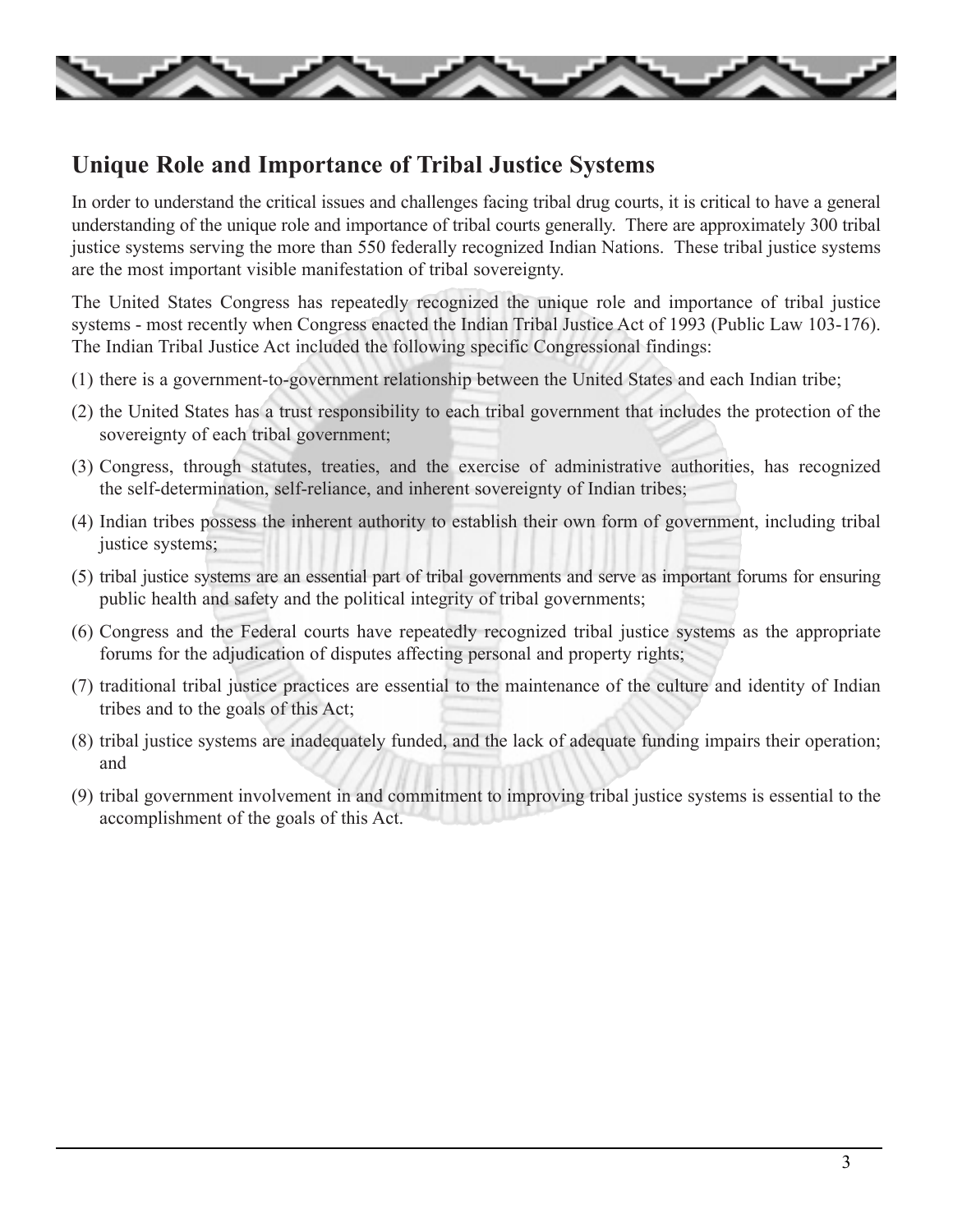

## **Adapting "Drug Court" Term for Tribal Justice Systems**

As the tribal drug court programs began developing, it became apparent that a term other than "drug court" be used to describe the tribal drug court program. The term used needs to (1) clearly incorporate alcohol abuse cases since alcohol abuse is the predominant drug problem in most Native American and Alaska Native communities, and (2) allow the community to take ownership of the drug court concept.

Individual tribal courts have adopted various terms for their programs. These terms have included "Wellness Court", "Healing Court", "Treatment Court", and "Alternative Court". Initially, the tribal drug courts were referred to generally as "Tribal Wellness Courts". Some tribal drug court personnel, however, were concerned that the term "wellness" might imply that the participants had achieved wellness instead of still striving to achieve it. Ultimately, a tribal advisory group developed the idea of calling the tribal drug courts "Healing to Wellness Courts" to (1) incorporate two important Native concepts - both Healing and Wellness and (2) promote the program's efforts to achieve wellness for the participants.

Although the names "Healing to Wellness Courts" or "Tribal Healing to Wellness Courts" are used as the generic terms for tribal drug courts, individual courts continue to develop individual names for their programs to address the specific needs of their individual communities. In fact, tribal courts are now increasingly using words from their Native languages for their drug courts. These words often mean healing, wellness, or other appropriate Native concepts in their Native language which summarize or identify the goal for their programs. The use of a Native language name allows the community to take ownership of the drug court concept as adapted to meet the individual needs of their communities.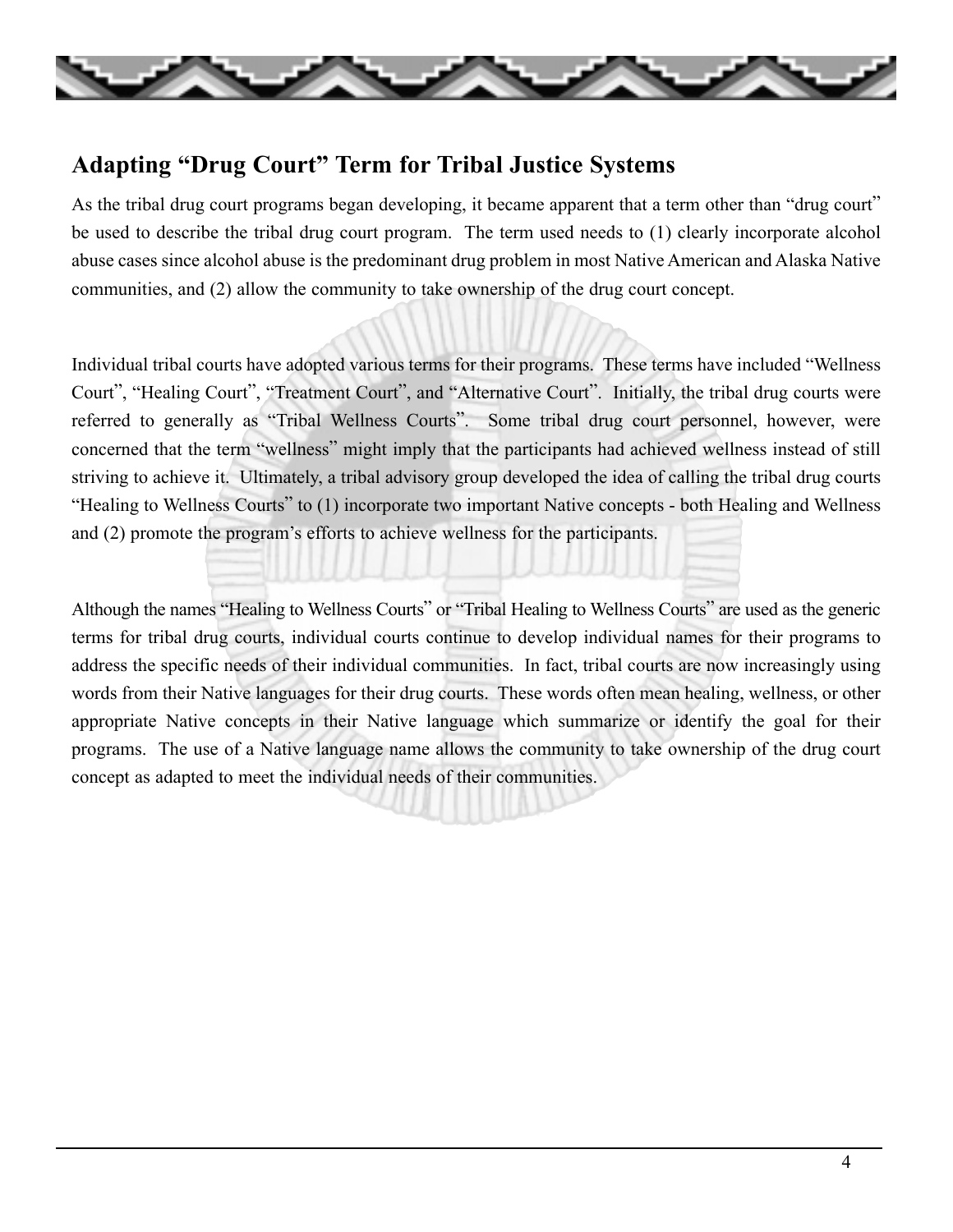

# **Defining Drug Courts**

The drug court concept involves leveraging the coercive power of the criminal justice system to achieve abstinence and alter criminal behavior through the combination of judicial supervision, treatment, drug testing, incentives, sanctions, and case management. A drug court is a special court docket given the responsibility to handle cases involving drug-using offenders through an extensive supervision and treatment program. Drug court programs bring the full weight of all intervenors (judge, prosecutor, defense counsel, substance abuse treatment specialists, probation officer, law enforcement and correctional personnel, educational and vocational experts, community leaders and others) to bear, forcing the offender to confront their substance abuse problem.

The design and structure of drug court programs are developed at the local level, to reflect the unique strengths, circumstances and capacities of each community. Many sectors of the community are integrally involved in the planning and implementation process of a drug court system, including: criminal justice, substance abuse treatment, law enforcement, educational and vocational entities and community anti-drug organizations.

Drug courts across the country rely on the capability to provide immediate responses to participant progress or lack of progress. If a participant does not comply with program requirements (for example, the participant continues to use alcohol or drugs), sanctions are immediately applied. The most common sanctions typically include increased drug testing, increased court appearances, increased frequency of contact with the treatment provider, community service assignments, and/or short term incarceration. When a participant shows progress in becoming and maintaining sobriety, on the other hand, their accomplishment is also immediately recognized - with praise from the drug court judge and often accolades from others in the drug court program.

The following is a listing of the ten key components identified for state adult drug court programs. A complete analysis of each of these components is provided in *Drug Courts: The Key Components* (OJP Drug Courts Program Office, January 1997). A committee of officials involved in the development of tribal drug courts are currently examining these "key components" to determine which might be adapted by Tribal Healing to Wellness Courts as well as what additional components should be added.

| <b>KEY COMPONENT <math>#1</math>:</b><br><b>KEY COMPONENT #2:</b> | Drug courts integrate alcohol and other drug treatment services with justice system case processing.<br>Using a nonadversarial approach, prosecution and defense counsel promote public safety while<br>protecting participants' due process rights. |
|-------------------------------------------------------------------|------------------------------------------------------------------------------------------------------------------------------------------------------------------------------------------------------------------------------------------------------|
| <b>KEY COMPONENT <math>#3</math>:</b>                             | Eligible participants are identified early and promptly placed in the drug court program.                                                                                                                                                            |
| KEY COMPONENT #4:                                                 | Drug courts provide access to a continuum of alcohol, drug, and other related treatment and<br>rehabilitation services.                                                                                                                              |
| <b>KEY COMPONENT #5:</b>                                          | Abstinence is monitored by frequent alcohol and other drug testing.                                                                                                                                                                                  |
| <b>KEY COMPONENT #6:</b>                                          | A coordinated strategy governs drug court responses to participants' compliance.                                                                                                                                                                     |
| <b>KEY COMPONENT #7:</b>                                          | Ongoing judicial interaction with each drug court participant is essential.                                                                                                                                                                          |
| <b>KEY COMPONENT #8:</b>                                          | Monitoring and evaluation measure the achievement of program goals and gauge effectiveness.                                                                                                                                                          |
| <b>KEY COMPONENT #9:</b>                                          | Continuing interdisciplinary education promotes effective drug court planning, implementation, and operations.                                                                                                                                       |
| <b>KEY COMPONENT <math>\#10</math>:</b>                           | Forging partnerships among drug courts, public agencies, and community based organizations generates local<br>support and enhances drug court effectiveness.                                                                                         |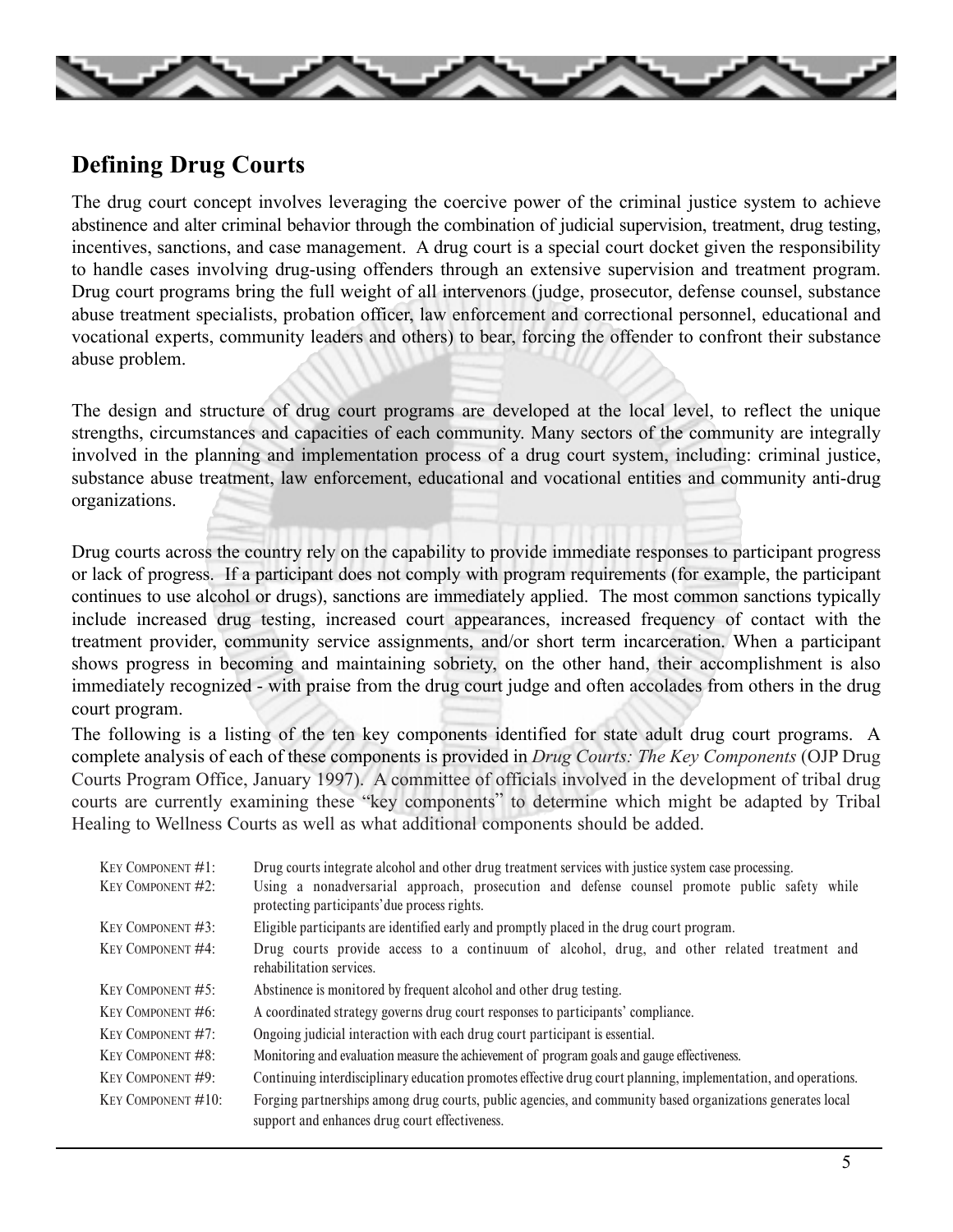

### **Defining Tribal Healing to Wellness Courts**

Tribal Healing to Wellness Courts are not simply tribal courts which handle alcohol or other drug abuse cases. Instead, a Tribal Healing to Wellness Court is a tribal justice system which incorporates and adapts the drug court concept to meet the specific needs of their individual community. It provides an opportunity for a Native community to address the devastation of alcohol or other drug abuse by establishing more structure and a higher level of accountability for these cases through comprehensive supervision, drug testing, treatment services, immediate sanctions and incentives, and case management.

Some Indian Nations are establishing adult drug courts. Other Indian Nations are establishing juvenile or family drug courts. Many Indian Nations are planning to ultimately establish both adult and juvenile drug courts.

The following are a series of definitions and descriptions of Tribal Healing to Wellness Courts provided by officials who have been involved in the training and development of Tribal Healing to Wellness Courts:

*"The story goes that around the turn of the century a coalition of Hopi elders sent a young Hopi volunteer to the white man's boarding school as a spy to discover the white man's weaknesses and report back on how these leaders might wage war on the intruder. The young man went away for several years. He learned to read and write in English, he saw industrialized cities for the first time, and he saw many amazing modern things. When he returned home his message to his elders was that there were so many white people, and many of them were good people with good things to offer, and that the best strategy would be to pick and choose what could better the Hopi world and leave the rest behind. The elders were angry and banished the young man from the village. Over time, and amidst much controversy younger Hopis have begun to pick and choose from the offerings of the outside world to build the Hopi Nation. Despite colonization, piece by piece, generation by generation, Indian people have taken control of their futures as a people by merging the old with the new, by finding the common human threads across cultures and using what works. It has never been easy. It has always been controversial, and the outcomes are never certain. However, the Indian people who engage in these efforts are dedicated to making their communities better. They are willing to be creative, to work hard, to take risks and to keep moving forward in the face of many obstacles. This is true for Indian people that are involved in the tribal drug court movement, and slowly but surely, they are making their communities well."* 

-Pat Sekaquaptewa, Associate Director, Tribal Law and Policy Institute.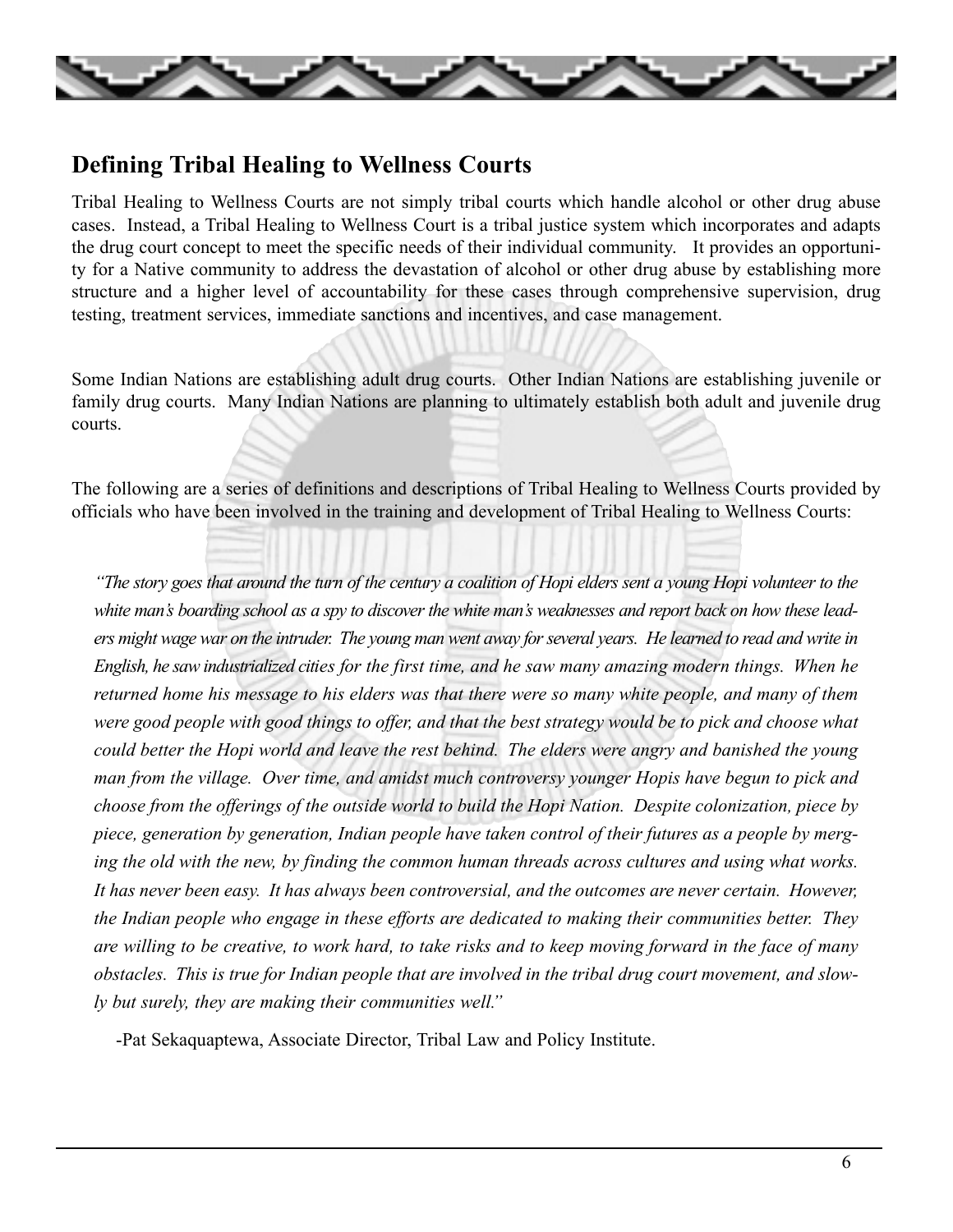

*"Our tribal leaders are currently engaged in the process of nation building as well as fulfilling their traditional roles as wayshowers. As such, our leaders face enormous responsibilities and obligations in a time when reservations are undergoing rapid cultural, social, economic, and demographic changes. Modern nation-building necessarily entails incorporation of traditional concepts, and careful consideration and importation of successful modern tools which will move tribes forward in their efforts to ensure safe, healthy, tribal communities. At Hualapai, the Jiway Gwavo, or "fight talk", is a way of positioning the Tribe's efforts and offensively fighting social problems - instead of simply responding to them once they manifest. At Hualapai, planning, developing, and implementing the drug court model utilizes the Jiway Gwavo by adjudicating alcohol and drug related cases in a way which requires individual, family, community accountability, and responsibility for the wellness of individual community members. By tailoring and adapting the drug court model for tribal communities, our leaders are creating governmental forms that fight for the health and safety of our people."* 

-Judge Joseph Flies-Away, Hualapai Tribal Court.

*"For the Northern Paiute tribes whose traditional dispute resolution systems were destroyed in the late 1800's and early 1900's, I think the Drug Court grants project provided my tribe and others with the funding necessary to return, as nearly as possible, to a traditional way of resolving matters which come before their courts. Before non-law trained Indian Agents created what they believed were mirror images of state court systems in the late 1800's in Nevada, called Court of Indian Offenses, Northern Paiute medicine men resolved not only the disputes at hand, but treated all individuals affected by the dispute. Those Indian Agents, in writing the Commissioner of Indian Affairs, repeatedly said that our medicine men were much more than mere "Indian doctors", that they were "judges of civil and political disputes of the tribe and family disturbances." How splendid it is that mainstream society now not only embraces the concept of mediation, but the federal government now provides Drug Court funding to tribes to re-establish, in a general sort of way, the traditional means our medicine men used to resolve disputes and re-established harmony in our communities."* 

-Judge Ronald Eagleye Johnny, Chief Judge, Duckwater Shoshone Tribal Court.

*"A Drug Court is a council of responsible professional elders and their warriors of both genders coming together in harmony to do battle against both a visible and an invisible enemy - "the disease of alcohol and drug abuse and dependence". The tactic that this team/council/war party takes is to act as a legal and culturally sanctioned authority that meets the patient/client/tribal member where he/she*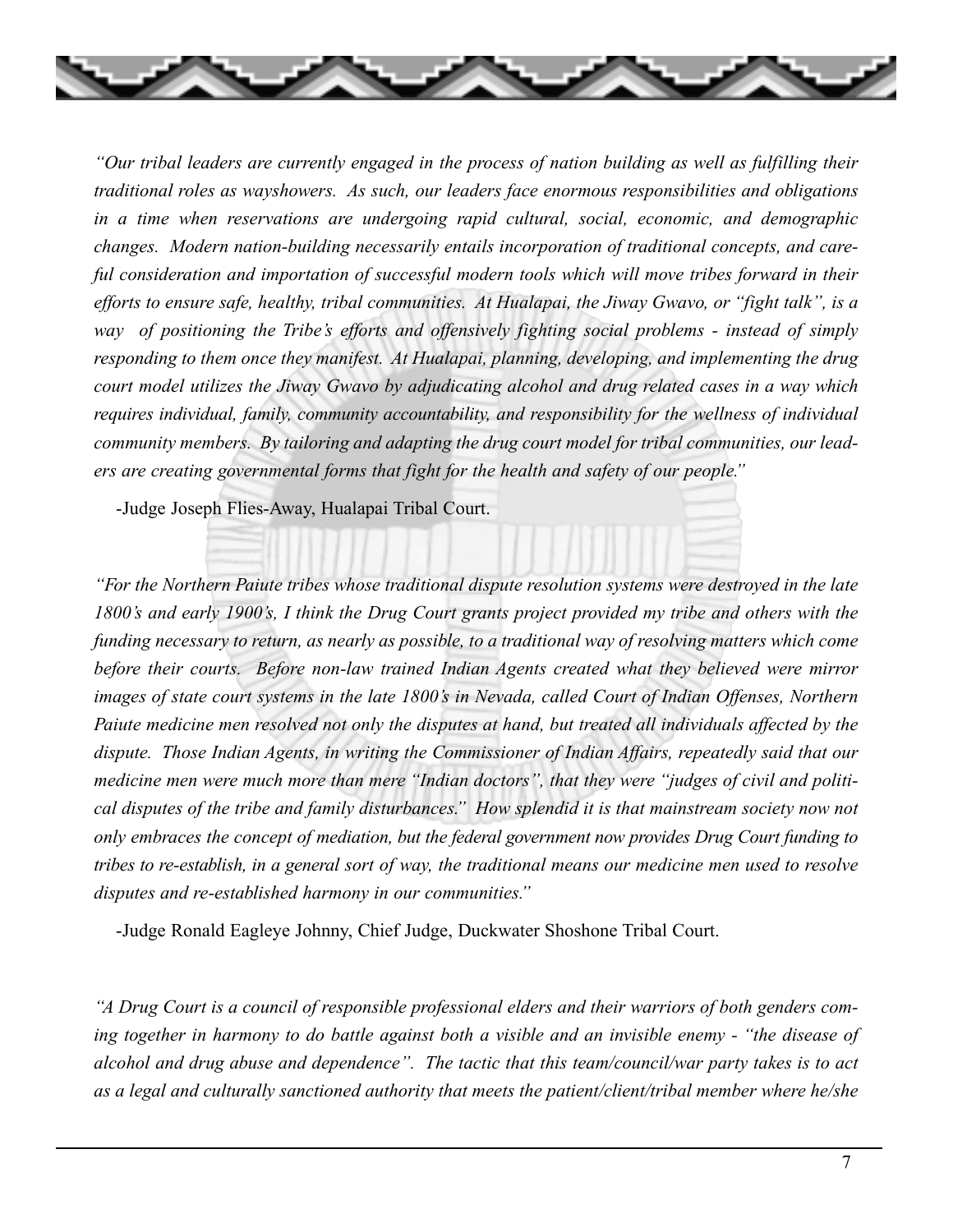

*is at in relation to his/her abusive relationship with mood and behavior altering chemicals. It is understood that the relative has come before the Drug Court Council because it has been determined that the individual will continue to abuse without some sort of holistic intervention. The "Drug Court" basically uses the circle of helpers in assisting the chemically abusing/dependent relative to consider a path of health rather than a path of self-destruction."* 

-Wilbur Woodis, Management Analyst, Indian Health Services Headquarters West

*"A Drug Court is an opportunity ... It is an opportunity for offenders, the courts, support services, and the community, to develop a coordinated and responsive partnership for addressing drug related crime."* 

-Michelle Chino, Director of Research and Development, American Indian Development Center

*"Drug Court is a partnership between all the professionals in a community who deal with drug/alcohol offenders, judges, law enforcement, prosecutors, defense attorneys, probation officers, treatment providers, etc. This team is developed by bringing together community resources, structured to meet the needs of the individual community, strengthened by communication and cooperation of the team members and maintained by a common goal. It gives a community the opportunity to address the devastation of drug/alcohol abuse by providing drug/alcohol offenders with a much needed structure and higher level of accountability through education, treatment, case management, and supervision. This is accomplished with a judge or other official who monitors participants' progress and imposes appropriate sanctions and incentives."*

Janna Cooper Walker, Program Manager - National Association of Drug Court Profe

*"A Drug Court or a Wellness Court - is a system for bringing together the court, service providers and the community to address alcohol and other drug related offenses in a coordinated manner which provides intensive treatment and supervision for offenders. In many ways, it involves using a child protection team type of approach for alcohol and drug related offenses. The drug court concept is a flexible approach, which can be adapted to incorporate tribal customs/traditions and to meet the needs of an individual Indian community."*

Jerry Gardner, Executive Director, Tribal Law and Policy Institute (TLPI) and Administrator, National American Indian Court Judges Association (NAICJA).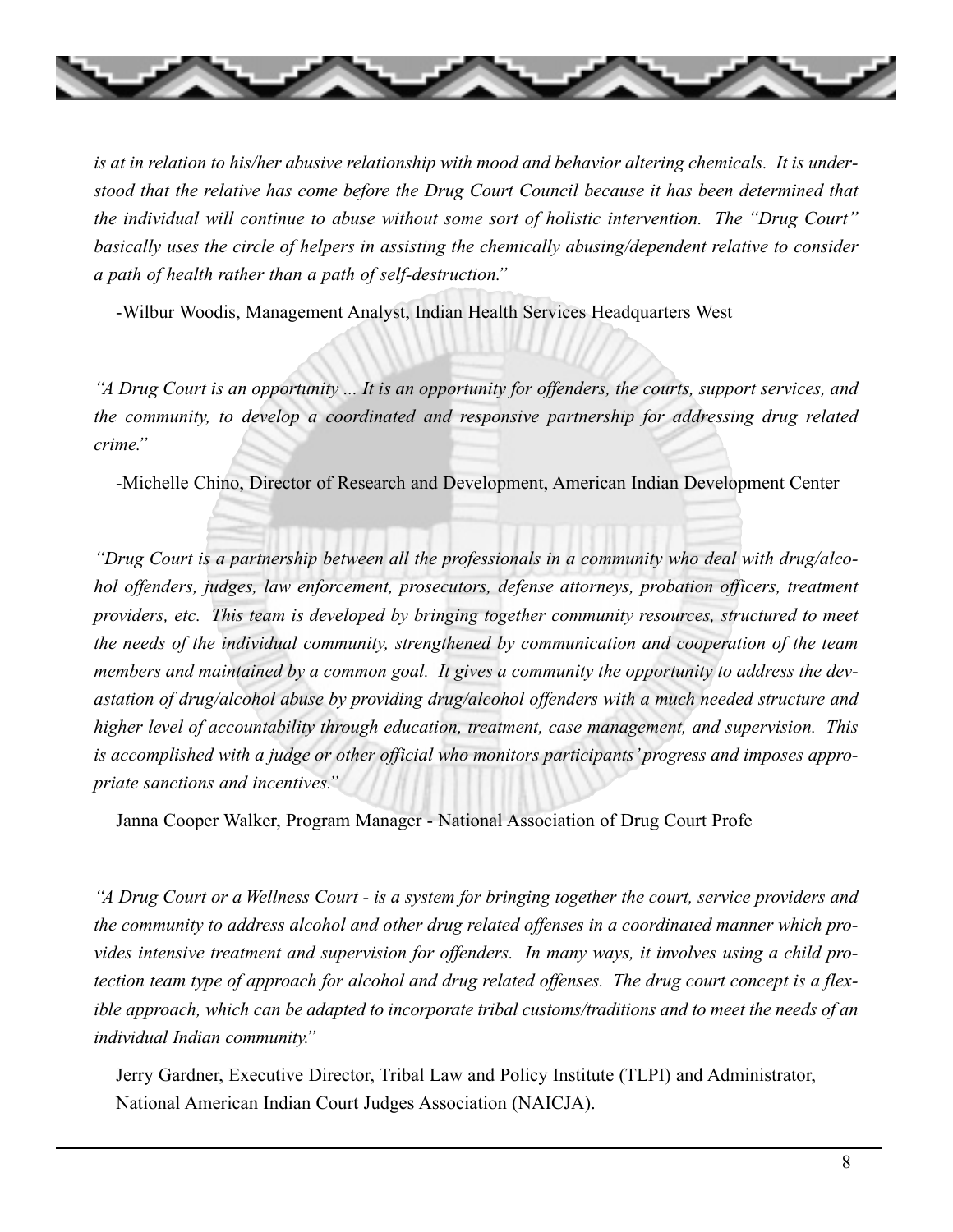

# **The Role of the Native Community and Tribal Custom and Tradition**

For Tribal Healing to Wellness Courts to succeed, the program must be designed to meet the specific cultural needs of the individual Native community to be served. This process requires the involvement of the Native community. It also usually involves the incorporation of tribal custom and tradition into the Tribal Healing to Wellness Court development and implementation process. The process varies substantially from community to community depending upon many factors such as individual historical issues, the land base and economy of each community, whether the community primarily consists of one tribe or is a confederated reservation involving more than one tribe, the specific customs and traditions of the individual tribe or tribes in the community, and the type of available resources.

It is important to note that the drug court approach is a flexible concept generally consistent with traditional Native justice concepts and methods. The Tribal Healing to Wellness Courts return to a more traditional method of justice for Indian people by (1) creating an environment that focuses on the problems underlying the criminal act rather than the act itself and (2) stressing family, extended family, and community involvement in the healing process. In traditional Native societies, accountability to the community was a responsibility that was kept in balance through cultural norms and values. The Tribal Healing to Wellness Courts are a modern revitalization of guiding Native principles of justice - truth, honor, respect, harmony, balance, healing, wellness, apology or contrition, restitution, rehabilitation, and an holistic approach. The Tribal Healing to Wellness Court concept can be adapted by Native communities to restore harmony and balance to the individuals, the families, and the communities which have been devastated by alcohol and drug abuse.

#### **Tribal Healing to Wellness Courts are addressing community and traditional issues in all aspects of development and implementation. Among the specific methods being utilized are the following:**

- **1. Involving Traditional People in the Planning and Development Process**. Many Tribal Healing to Wellness Court programs are involving tribal elders, medicine men, and people with traditional knowledge in all aspects of planning and development in order to ensure that traditional values are respected and included in all aspects of the Tribal Healing to Wellness Court program.
- **2. Establishing a Broad Based Community Development Process.** Tribal Healing to Wellness Court programs are establishing a broad based community development process - including not just the court and treatment providers, but also tribal council, schools, community agencies, community resources, and community representatives - in order to ensure that the program builds the community support needed to succeed.
- **3. Adopting a Traditional Name.** Many Tribal Healing to Wellness Courts are using words in their Native language to name their drug court program, often involving tribal elders in the identification of an appropriate term. The use of a Native language name allows the community to take ownership of the drug court concept as adapted to meet the needs of their individual communities.
- **4. Traditional Healing Processes and Treatment Modalities.** Tribal Healing to Wellness Courts are incorporating a wide range of traditional treatment components into their treatment programs. Traditional healing practices have proven particularly effective in addressing Native alcohol and substance abuse problems. Involvement in traditional, cultural heritage and/or community activities has also proven effective in providing a productive focus in the lives of Native people who have been devastated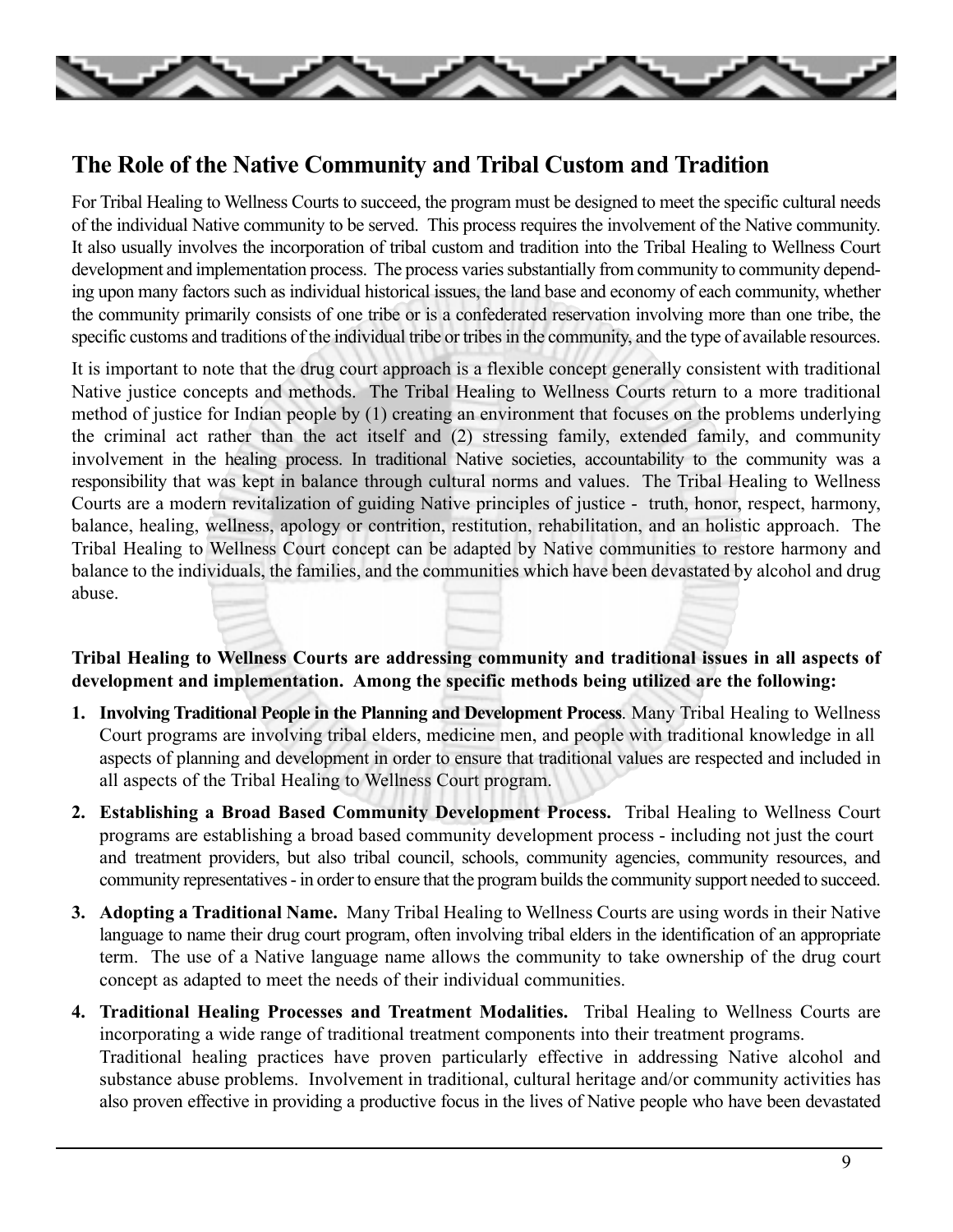

by alcohol and substance abuse. These traditional treatment components may include traditional healing ceremonies, talking circles, peacemaking, sweats, sweat lodge, visits with a medicine man, sun dance, and vision quest. The specific traditional healing practices, traditional ceremonies, and cultural activities vary substantially from tribe to tribe depending upon the traditional practices of the individual Native community.

- **5. Traditional or Community Based Sanctions.** Tribal Healing to Wellness Courts are incorporating community based or traditional sanctions into their drug court programs. Some of these community based or traditional sanctions include community service requirements, spending time with elders or storytellers, and required appearances before traditional forums.
- **6. Traditional or Community Based Incentives.** Tribal Healing to Wellness Courts are incorporating community based or traditional incentives into their drug court programs. Most of these community based or traditional incentives include involvement in community and cultural activities and community recognition of participant success in the program (for example, one program is planning to award Pendelton blankets to program graduates in a community ceremony) .
- **7. Involving Extended Family and Community.** Many Tribal Healing to Wellness Courts are attempting to involve the participant's family, extended family, and the community in all aspects of the program, including the decision to enter the program, the healing practices and ceremonies, the cultural activities, graduation, and aftercare.
- **8. Traditional Dispute Resolution Mechanisms.** Many Tribal Healing to Wellness Court programs are incorporating traditional dispute resolution mechanisms. These dispute resolution mechanisms include peacemaking, family conferences, elders panels, appearances before traditional or religious leaders, and other traditional or community based dispute resolution mechanisms. Usually, the traditional dispute resolution mechanism is utilized as a program treatment component. Some tribes have been considering using the traditional dispute resolution mechanisms as the Tribal Healing to Wellness Court itself, but this has presented problems in that most of these traditional mechanisms function in more of a mediation role without the full coercive judicial authority required under the drug court approach. Other tribes are examining the possibility of using a traditional community leader or a panel of elders - This approach is based on a view that drug court participants may be more likely to conform their behavior to avoid failure in front of a more traditional or community based forum.
- **9. Traditional or Spiritual Component.** Tribal Healing to Wellness Courts are incorporating traditional or spiritual components in all aspects of their programs. Many programs, for example, are including invocations at all drug court hearings and group treatment components. Spirituality is central to Native life and a critical component of the healing to wellness process.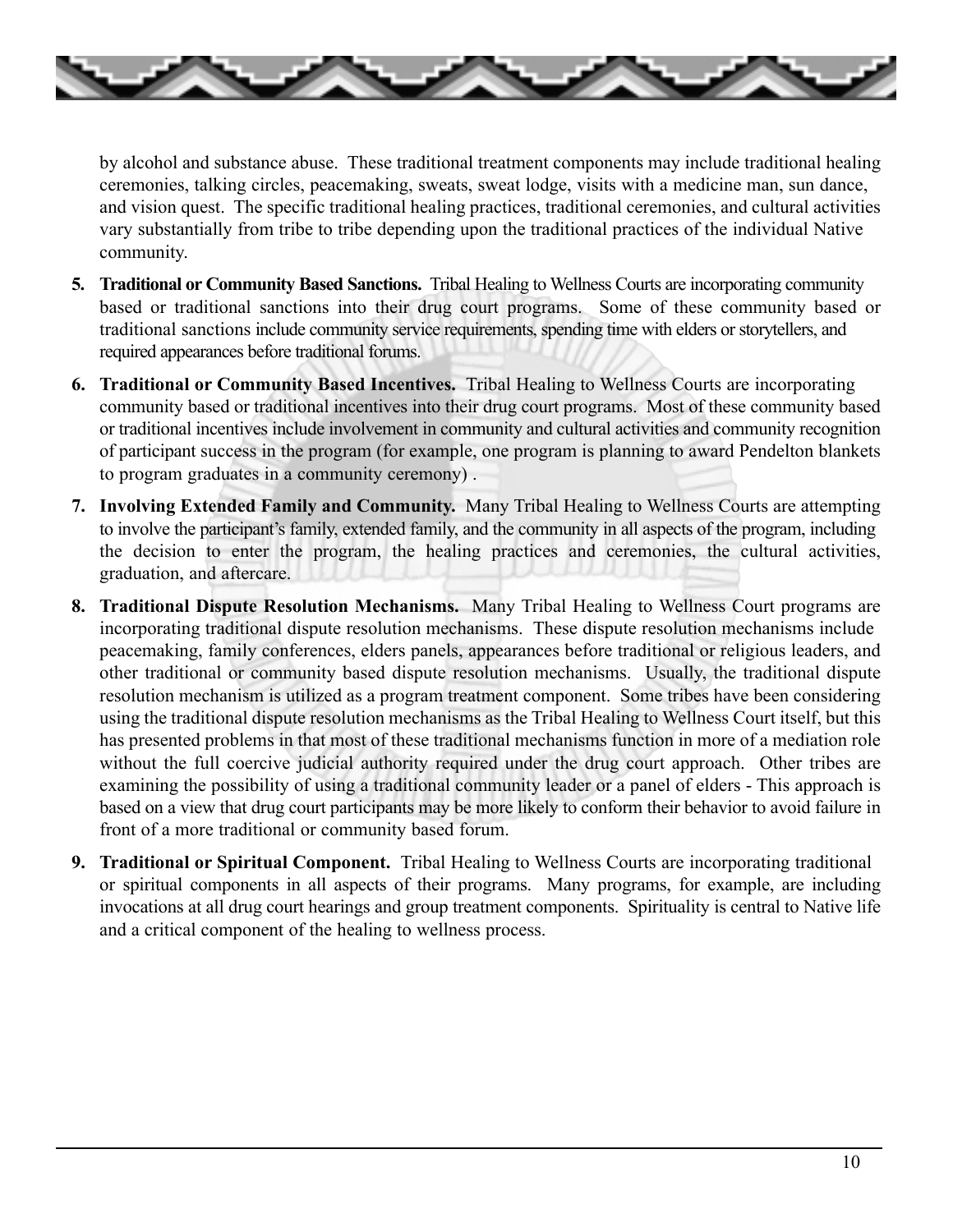

# **Addressing Alcohol and Drug Issues**

Tribal Healing to Wellness Courts must face a number of specific alcohol and drug issues which are often more complex and intractable than the issues faced by state drug courts. **Some of the most important alcohol and drug issues Tribal Healing to Wellness Courts must address include:**

- **1. Prevalence of Alcohol Abuse.** The arrest rate among Native Americans for alcohol related offenses was more than double that found among other races as reported by the Bureau of Justice Statistics in its publication *American Indians and Crime*. That study also found that 55% of all Native American victims of violent crimes reported that the offender committed the offense while drinking. As a result, Native Americans have the highest incarceration rate. Alcohol and/or substance abuse is involved in more than 90% of the criminal cases in most tribal courts. Alcohol abuse is the predominant problem in most Native American and Alaska Native communities. Although many of the current state drug courts address alcohol abuse, it is not the primary focus of most state drug courts. Handling alcohol abuse cases through a drug court approach requires the program to adopt different strategies such as creative approaches to alcohol testing programs and the need to address medical concerns related to alcohol detoxification. The drug court concept, however, presents a potentially effective mechanism for Native American and Alaska Native communities to address the devastating problem of alcohol abuse.
- **2. Dealing with Alcohol Prohibition.** Alcohol abuse issues in Native communities have an added dimension in many Native American and Alaska Native communities which are "dry" (the sale of alcohol and often mere possession is prohibited). In these communities, alcohol issues are more closely analogous to other drug issues where mere possession is illegal along with alcohol dealing or bootlegging. Programs in these communities must develop strategies for determining the difference between mere possession of alcohol and alcohol abuse which requires drug court processing. Furthermore, program staff on completely dry reservations are required to abstain from all alcohol use.
- **3. Fetal Alcohol Syndrome (FAS) Fetal Alcohol Effects (FAE).** In many communities, the significant number of drug court participants with fetal alcohol syndrome (FAS) or fetal alcohol effects (FAE) is an issue which must be addressed. A June 1999 survey of operational tribal drug courts indicated that fully one third of tribal drug court participants suffer from FAS or FAE. Drug court participants suffering from FAS or FAE may not fully understand and comprehend the consequences of their actions. These participants may have added difficulties dealing with their substance abuse problem and conforming to the program expectations and requirements. Consequently, the court and program staff must be provided with training concerning FAS and FAE and develop an appropriate treatment strategy to force abstinence and alter the behavior of FAS and FAE participants.
- **4. Dealing with Abuse of Other Drugs.** Most Native communities must deal with abuse of other drugs beyond alcohol. These problems are usually more serious in Native communities which are near major urban centers and/or near the borders with Mexico where smuggling problems are greater. In these communities, the issues related to specific drugs are more similar to those issues which the state drug courts must confront.
- **5. Inhalant Abuse.** There is at least one additional drug abuse issue which presents special challenges for many Native communities. Many Native communities have substantial problems with toxic inhalants. In these communities, the program must develop appropriate and creative strategies for screening, testing, treatment, and dealing with critical issues such as the risk of permanent brain damage.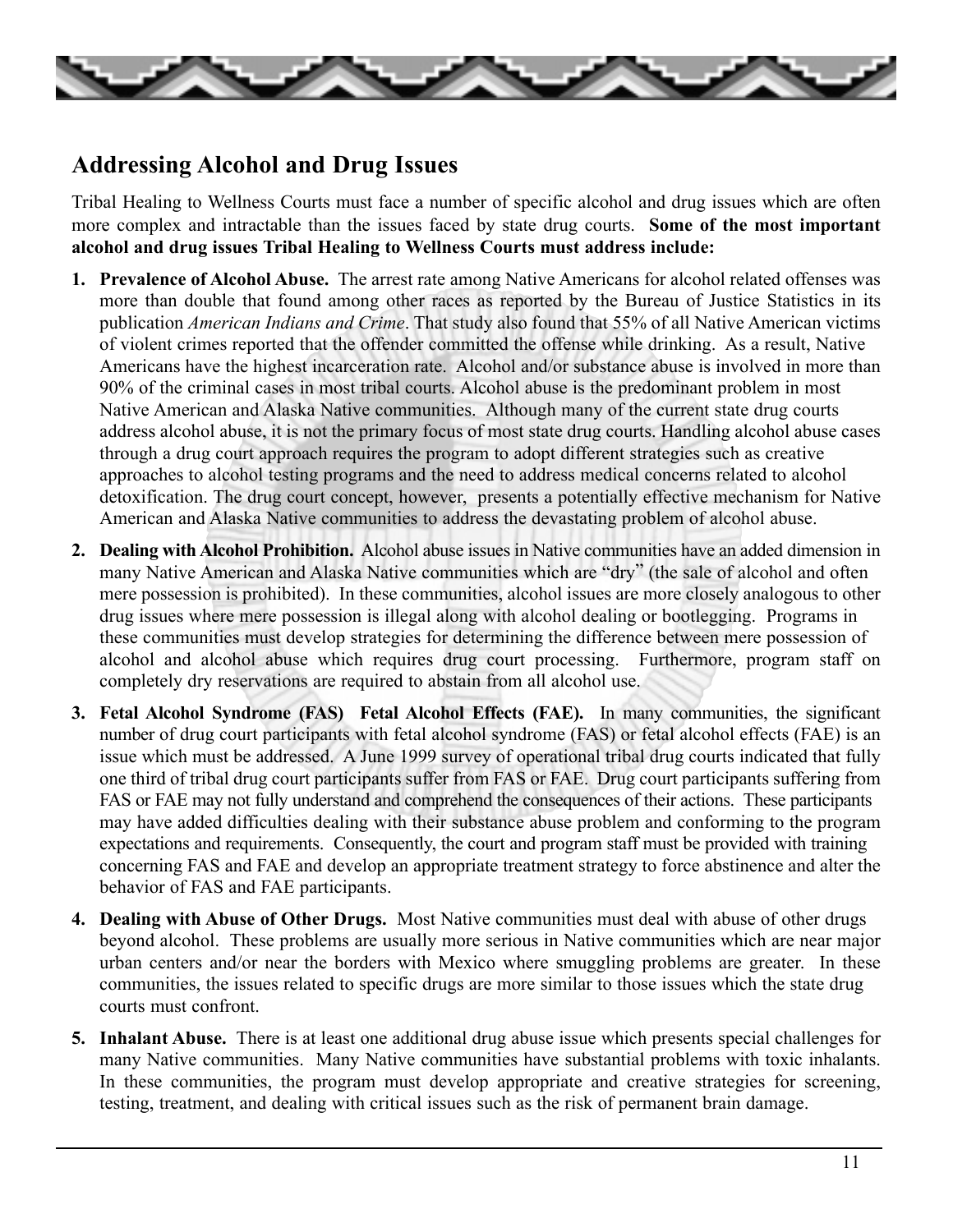

# **Addressing Jurisdiction and Resource Issues**

Tribal Healing to Wellness Courts must face a number of jurisdiction and resource issues which are often more complex and intractable than the issues faced by state drug courts. **The following are some of the most critical jurisdiction and resource issues:**

- **1. Lack of Criminal Jurisdiction over Non-Indians.** The United States Supreme Court has ruled that tribal courts do not have criminal jurisdiction over non-Indians (*Oliphant v. Suquamish Tribe*, 435 U.S. 313, 1978). This ruling greatly limits the ability of tribal justice systems to address criminal offenses involving alcohol or substance abuse which are committed by non-Indians living on Indian reservations, including non-Indian family members. Many Indian Nations, however, have developed alternative methods of handling these cases, including the use of civil court processing, civil forfeiture, and exclusion. Tribal Healing to Wellness Courts must also use these alternative methods in order to handle alcohol and drug abuse cases involving non-Indians.
- **2. Public Law 280.** Public Law 83-280 provided concurrent state jurisdiction over many criminal and civil actions on Indian reservations in selected states (that is, both state and tribal court may have jurisdiction). As a practical matter, it has also inhibited the development of tribal criminal justice systems on many reservations in Public Law 280 states. Consequently, many Indian Nations in Public Law 280 states face additional jurisdictional problems, including the necessity of processing criminal offenses involving alcohol and drug abuse as civil offenses and the risk that the offender may be subject to proceedings in both tribal and state court. These Public Law 280 issues can be addressed through strategies such as the development and enhancement of tribal criminal justice systems and improved coordination and cooperation between tribal and state court systems.
- **3. Sentencing Limitation in the Indian Civil Rights Act.** The Indian Civil Rights Act limits tribal court sentencing authority to "in no event impose for conviction of any one offense any penalty or punishment greater than imprisonment for a term of one year or a fine of \$5,000 or both" (25 U.S.C. 1302(7)). This sentencing limitation significantly limits the coercive power of tribal courts, especially when it comes to requiring drug court participants to complete a phased treatment program which may last more than one year. (Note: The more serious criminal charges are generally handled in the federal court system.) Tribal Healing to Wellness Courts have been developing creative procedures such as suspended imposition of sentences, consecutive sentencing, and the reliance upon community pressures to ensure participant completion of the treatment program.
- **4. Historically Strained Relationship with State Courts and State Agencies.** Although it varies from reservation to reservation, many Tribal Healing to Wellness Courts have to address an historically strained relationship with nearby state courts and state agencies. Some of the Tribal Healing to Wellness Courts have already had success, however, in working together with state entities on drug court issues. For example, tribal drug courts have already successfully established cross deputization agreements with nearby state jurisdictions. There is even one community in which the tribal and state drug courts are being developed together in a closely coordinated manner.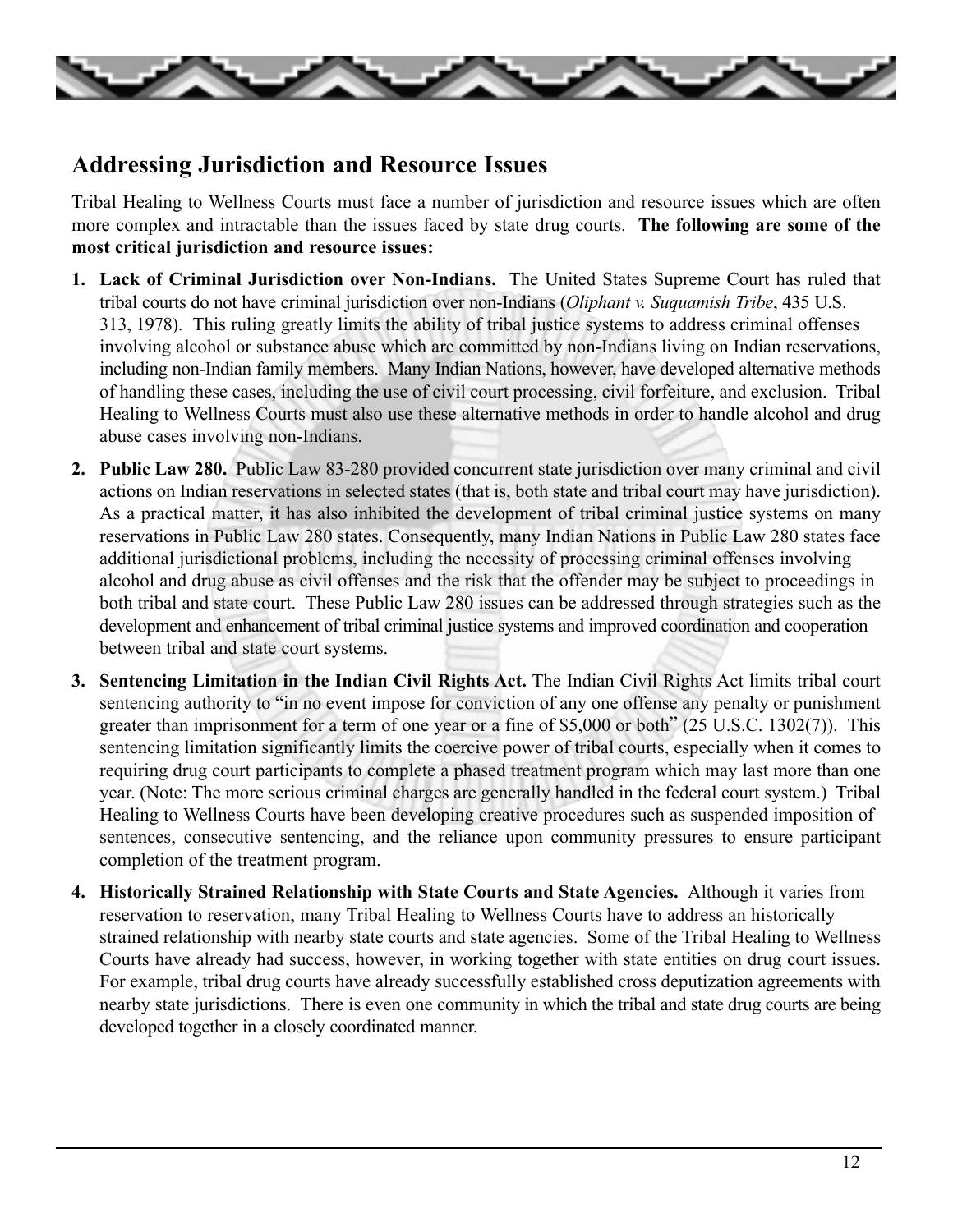

- **5. Tribal Members Charged with Off-Reservation Crimes.** In many communities, especially those with a limited land base, tribal members are often charged with criminal offenses involving alcohol or drug abuse in off-reservation state court systems. Some Tribal Healing to Wellness Courts, however, have already had success in reaching agreements with the state courts which allow the Tribal Healing to Wellness Courts to handle these cases.
- **6. Lack of Funding for Tribal Justice Systems.** When Congress enacted the Indian Tribal Justice Act in 1993 (Public Law 103-176), it included specific findings that "tribal justice systems are inadequately funded, and that the lack of adequate funding impairs their operation". The Act promised \$58 million in additional funding annually for tribal justice systems, but Congress has yet to appropriate funds under the Act. In fact, tribal justice systems currently receive less Bureau of Indian Affairs funding than they received in 1993 (approximately \$14 million annually for 300 tribal justice systems). The Drug Courts Program Office implementation grants, however, are providing significantly increased funding for Indian Nations who are implementing Tribal Healing to Wellness programs.
- **7. Lack of Staff, Resources, and often Jail Facilities.** This lack of funding also results in a substantial lack of staff and resources. Many tribal justice systems also have no access to jail facilities, or have to pay state jails at a daily rate to confine tribal offenders. Consequently, Tribal Healing to Wellness Courts must often rely on creative strategies, such as community pressure and sanctions, to encourage offenders to enroll in the program and to sanction non-compliance. The drug court approach, however, does provide a mechanism for making the most of the limited resources available in a community since it involves the realignment of resources in a more coordinated manner with more communication and accountability between agencies.
- **8. High Juvenile Population.** Many American Indian and Alaska Native communities have high juvenile populations, often more than 50% of the reservation population is under the age of 18. As a result, many Tribal Healing to Wellness Courts are choosing to establish juvenile drug courts first. These juvenile Tribal Healing to Wellness Courts are already having significant success in establishing innovative programs to address the specific needs of tribal juvenile participants.
- **9. Addressing Rural and Small Community Issues.** Most Tribal Healing to Wellness Courts are in small communities situated in isolated rural locations. Generally, these courts must address issues similar to other small and rural drug courts concerning lack of accessible resources and other increased barriers to coordination and collaboration. Strategies to address these issues are generally similar to those of other small and rural drug courts, including resource sharing and multiple roles for program staff.
- **10. Violent Offender Prohibition Problems**. Many of the jurisdiction and resource issues identified above work together to present uniquely difficult problems for Tribal Healing to Wellness Courts in complying with the prohibition on handling violent offenders with federal drug court funds. Many Tribal Healing to Wellness Courts find that most defendants with alcohol and substance abuse problems come to the court's attention as the result of a violent act, especially domestic violence. Furthermore, tribal courts do not have the coercive authority of a state court system where many of the participants may be facing long jail terms if they fail to comply with the drug court program requirements. The Drug Courts Program Office, the National Association of Drug Court Professionals, and the Tribal Law and Policy Institute are working with other federal agencies to develop possible strategies to address these issues.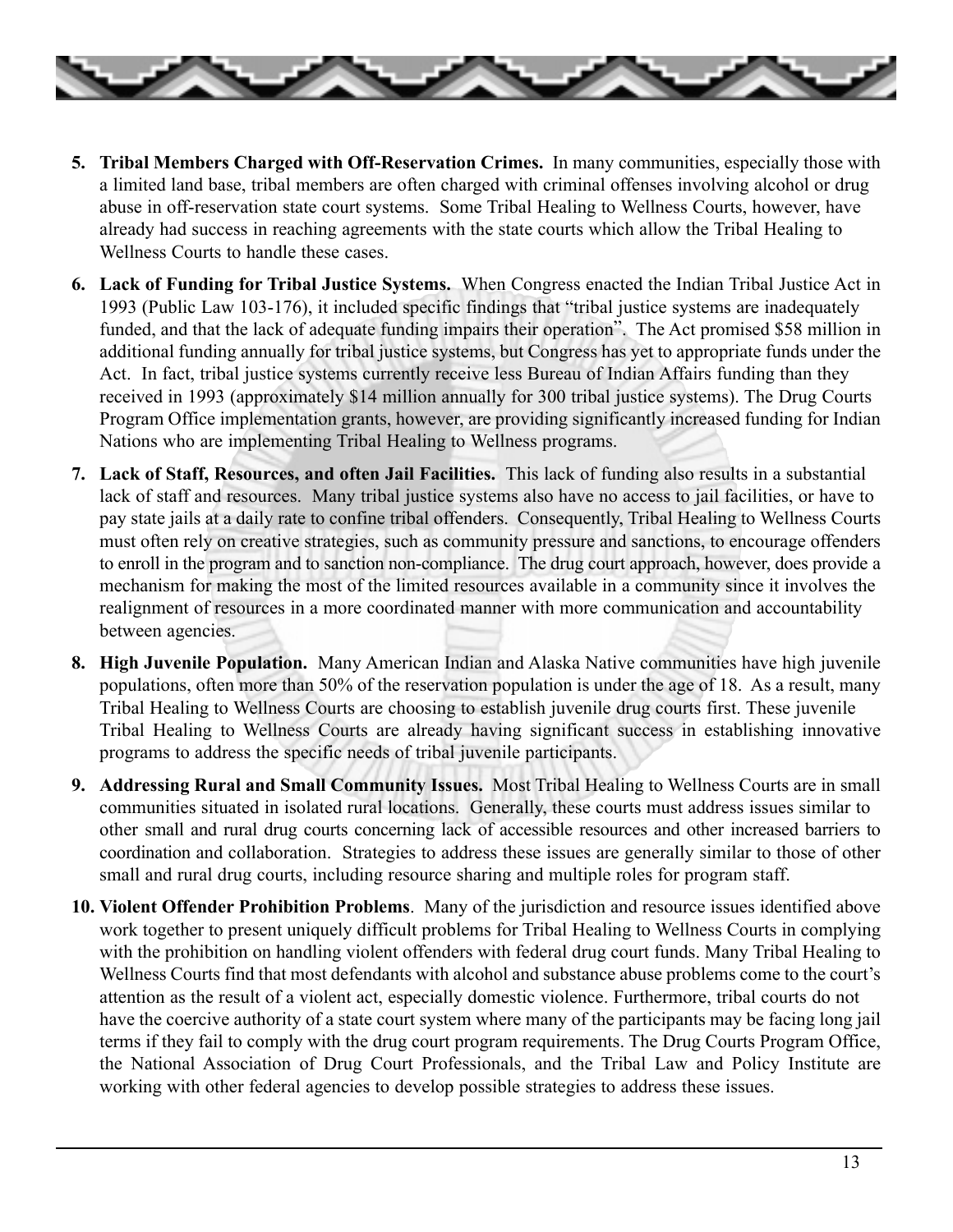

# **Conclusion**

The Justice Programs Office at American University reports that approximately 140,000 drug-using offenders have participated in drug court programs since their inception in 1989. In 1997, the Government Accounting Office (GAO) reported that 71% of all offenders entering drug courts since 1989 have either successfully completed their drug court program or are at the present time actively participating in the program. The Columbia University Center on Addiction and Substance Abuse (CASA, 1998) has concluded a definitive study of drug court research, evaluations, and literature, finding that drug courts provide the most comprehensive and effective control of the drug-using offenders' criminality and drug usage while under the court's jurisdiction.

Alcohol and/or substance abuse is involved in more than 90% of the criminal cases in most tribal courts. These cases have always been very difficult to handle. Often, the same people appear before the tribal court over and over again, and the court has very limited options and resources to effectively address these cases. Because the standard court process does not generally subject either the adult or juvenile substance abuser to intervention measures that provide the sanctions and services necessary to change their behavior, most of these people repeatedly cycle through the system.

The drug court concept, however, has proven effective in addressing these difficult drug and alcohol cases. The drug court approach is a flexible concept which is consistent with traditional Native justice concepts and methods. Moreover, it can readily be adapted to meet the specific needs of individual Native communities.

Tribal courts have only recently adapted and implemented the drug court concept, but the Tribal Healing to Wellness Courts are already achieving positive results. The dozen operation Tribal Healing to Wellness Courts are reporting successful results consistent with the state drug court findings. American University's OJP Drug Court Clearinghouse and Technical Assistant June 1999 which found that at least 259 individuals have already been enrolled in tribal drug court programs and at least 23 have already graduated from these programs (see attached survey for more findings).

In June 1999, the Drug Courts Program Office (DCPO) and the National Association of Drug Court Professionals (NADCP) identified three Tribal Mentor Court sites as follows (each of these tribal mentor courts is described in more detail in NADCP's publication *Tribal Mentor Courts*):

- \* Blackfeet Tribal Alternative Court (Browning, Montana)
- \* Poarch Creek Indians Drug Court Program (Atmore, Alabama)
- \* Fort Peck Community Wellness Program (Poplar, Montana)

With adequate support and assistance, the drug court concept is already proving to be an effective tool for addressing criminal justice issues in Indian Country.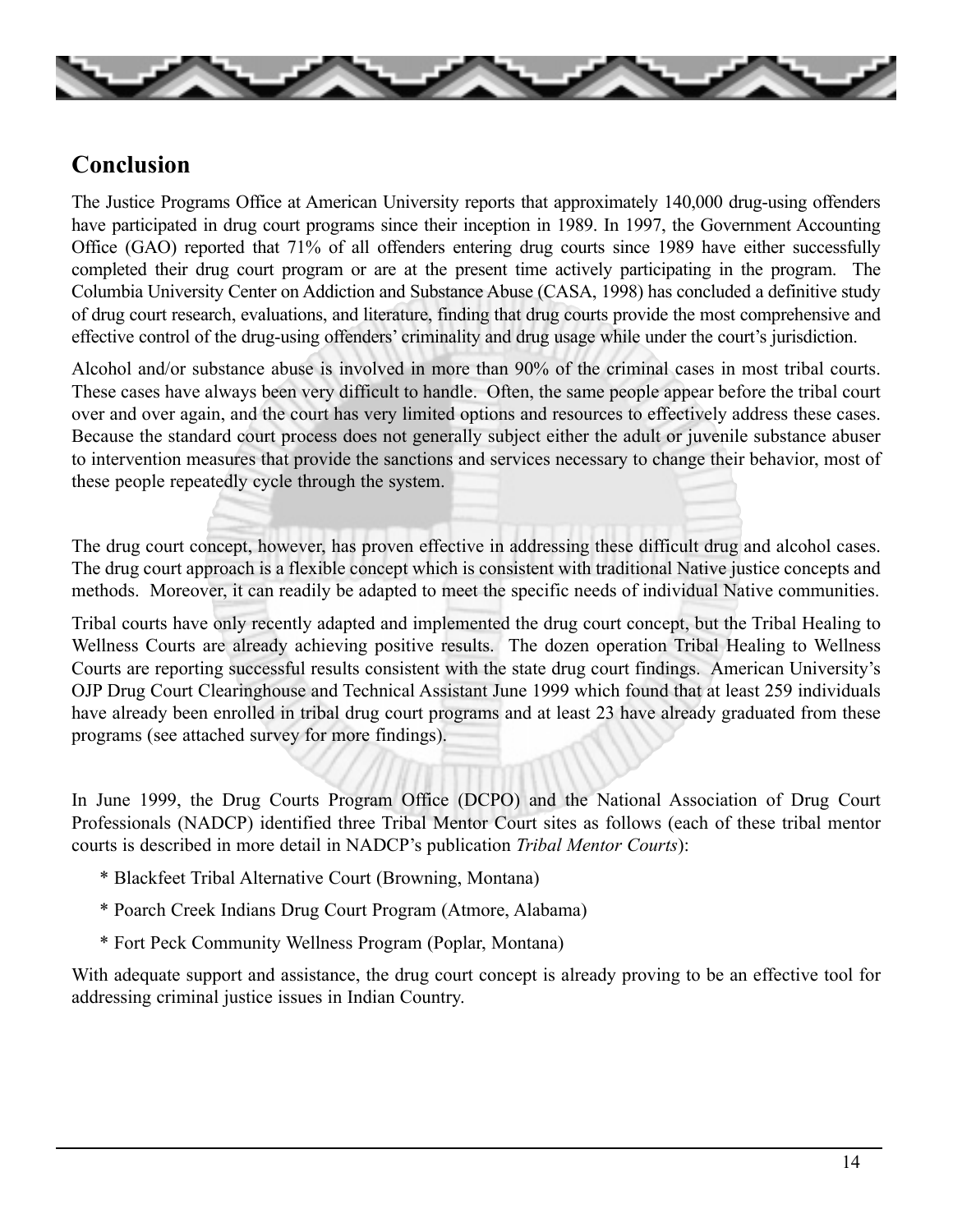

### **Where Do I Find More Information?**

Marilyn M. Roberts, Director Lori Sherrod, Program Officer Dionne Johnson, Program Officer **Drug Courts Program Office (DCPO)** Office of Justice Programs U. S. Department of Justice 810 Seventh Street N.W. Washington D. C. 20531 Telephone: 202/616-5001 Fax: 202/514-6452 Website - http://www.ojp.usdoj.gov/dcpo

Jerry Gardner, Executive Director Pat Sekaquaptewa, Associate Director **Tribal Law and Policy Institute (TLPI)** 8235 Santa Monica Blvd., Suite 211 West Hollywood, CA 90046 Telephone: 323/650-5467 Fax: 323/650-8149 Website - http://www.tribal-institute.org

Janna Cooper Walker, Program Manager **National Association of Drug Court Professionals (NADCP)** 901 N. Pitt Street, Suite 370 Alexandria, Virginia 22314 Telephone: 703/706-0576 Fax: 703/706-0577 Website - http://drugcourt.org

Caroline S. Cooper, Director **OJP Drug Court Clearinghouse & Technical Assistance Project** American University, Brandywine 660 4400 Massachusetts Avenue, N.W. Washington, D.C. 20016-8159 Telephone:202/885-2875 Fax: 202/885-2885 Website - http://www.american.edu/justice

*This report was prepared by the Tribal Law and Policy Institute. This project is supported by Grant No. 98-DC-VX-K004 awarded by the Drug Courts Program Office, Office of Justice Programs, U.S. Department of Justice. Points of view or opinions in this document are those of the authors and do not necessarily represent the official position or policies of the U. S. Department of Justice.*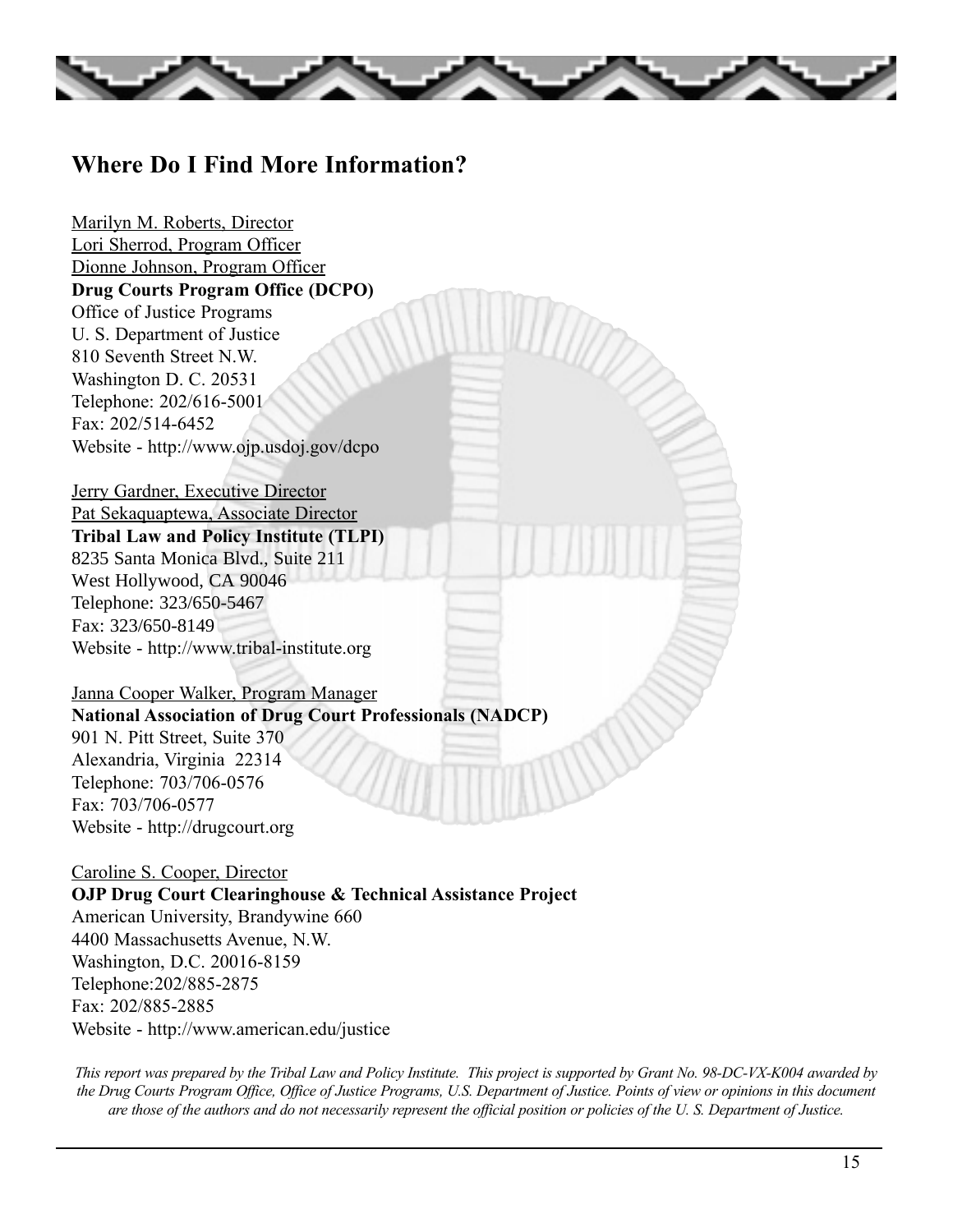

# **Appendix A: Tribal Healing to Wellness Courts**

| <b>Total Native American Jurisdictions:</b>  | 45 |
|----------------------------------------------|----|
| <b>Total Operational Tribal Drug Courts:</b> | 13 |

#### Alabama

1. Poarch Band of Creek Indians, Atmore - 97 Planning, 98 Implementation\* (Mentor Court)

#### Alaska

- 1. Chevak Traditional Council, Chevak 97 Implementation
- 2. Organized Village of Kwethluk, Kwethluk 97 Implementation
- 3. Native Village of Napaskiak, Napaskiak 99 Planning

#### Arizona

- 1. Salt River Pima-Maricopa Indian Community, Scottsdale 95 Planning, 99 Implementation
- 2. Hualapai Tribe, Peach Springs 97 Planning, 99 Implementation\*
- 3. Gila River Indian Community, Sacaton 97 Planning
- 4. Pascua Yaqui Tribe, Tucson 97 Implementation, 99 Continuation\*
- 5. Yavapai-Apache Nation, Camp Verde 98 Planning
- 6. Navajo Nation, Window Rock 98 Implementation
- 7. Havasupai Tribe, Supai 99 Planning
- 8. Kaibab-Paiute Tribe, Pipe Springs

#### Idaho

1. Shoshone Bannock Tribes, Fort Hall - 97 Implementation\*

#### Maine

- 1. Passamaquoddy Tribe, Indian Township 97 Implementation
- 2. Penobscot Nation, Old Town 98 Planning

#### Michigan

1. Sault Saint Marie, Sault Saint Marie - 98 Planning

#### Montana

- 1. Blackfeet Tribe, Browning 97 Planning, 98 Implementation\* (Mentor Court)
- 2. Fort Belknap Community Council, Harlem 97 Implementation\*
- 3. Fort Peck Assiniboine & Sioux Tribal Court, Popular 97 Implementation, 99 Continuation\* (Mentor Court)

4. Northern Cheyenne Tribe, Cheyenne - 98 Planning

#### Nebraska

1. Omaha Tribe of Nebraska, Marcy - 98 Planning

#### Nevada

- 1. Duckwater Shoshone Tribe, Duckwater 99 Planning\*
- 2. Pyramid Lake Pauite Tribe, Nixon 99 Planning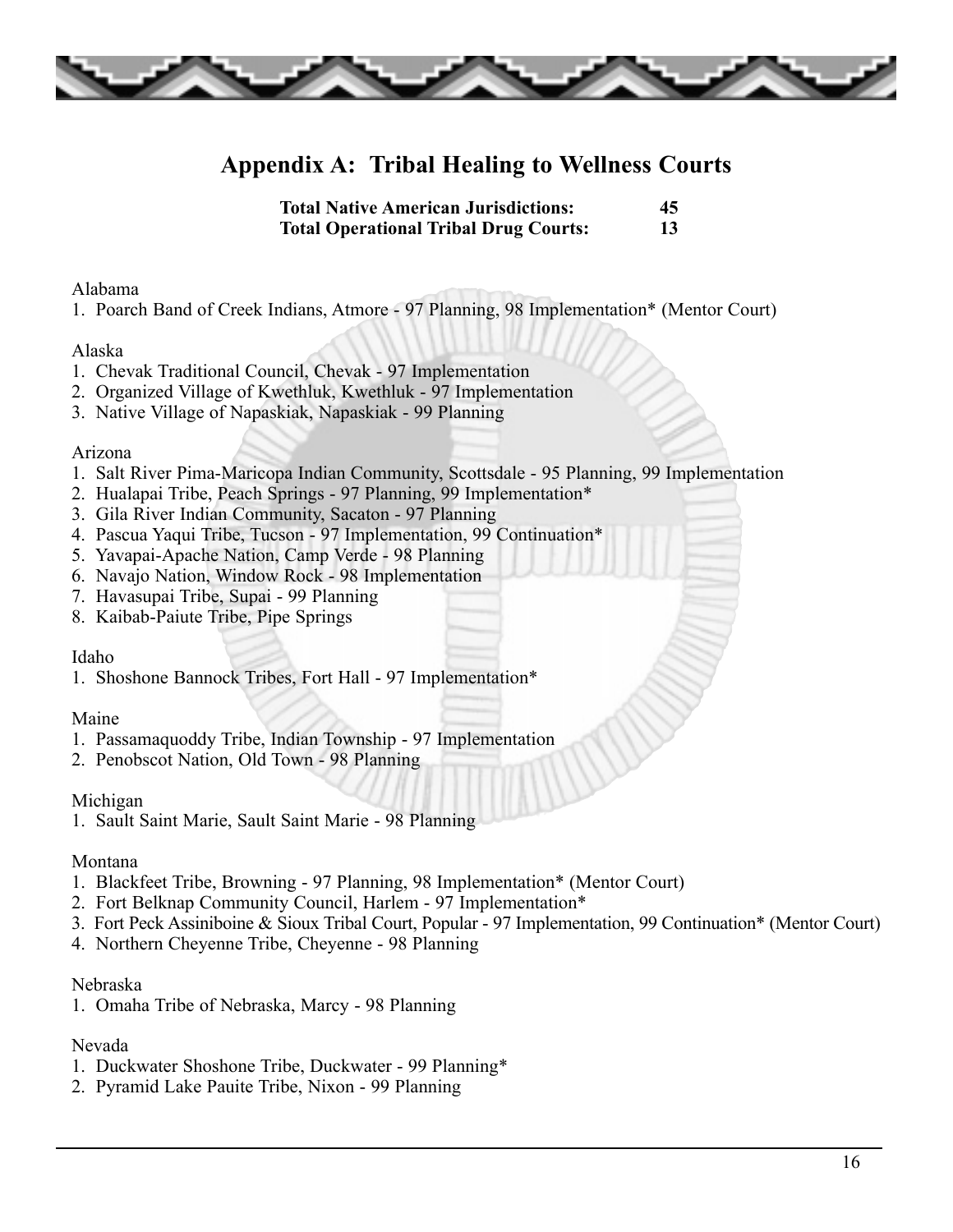

#### New Mexico

- 1. Pueblo of Taos, Taos 98 Implementation
- 2. Mescalero-Apache Tribe, Mescalero 98 Planning
- 3. San Juan Pueblo Tribe, San Juan 98 Planning

#### North Carolina

1. Eastern Band of Cherokee, Cherokee - 97 Planning, 98 Implementation\*

#### North Dakota

- 1. Turtle Mountain Band of the Chippewa 97 Planning, 98 Planning, 98 Implementation\*
- 2. Spirit Lake Sioux Tribe, Spirit Lake 98 Planning

#### Oklahoma

- 1. Muscogee (Creek) Nation, Okmulgee 95 Planning, 98 Implementation
- 2. Iowa Tribe of Oklahoma, Perkins 98 Planning
- 3. Citizen Band Potawatomi Tribe, Shawnee 99 Planning

#### Oregon

1. Confederated Tribes of the Umatilla Indian Reservation, Pendelton - Planning 97

#### South Dakota

- 1. Flandreau Santee Sioux Tribe, Flandreau 97 Planning, 99 Implementation
- 2. Lower Brule Sioux Tribe, Lower Brule 97 Planning
- 3. Oglala Sioux Tribal Public Safety, Pine Ridge 97 Planning
- 4. Sisseton Wahpeton Sioux Tribal Court, Agency Village 97 Implementation\*
- 5. Yankton Sioux Tribal Court, Wagner 97 Implementation
- 6. Rosebud Sioux Tribe, Rosebud 98 Planning

#### Texas

1. Ysleta Del Sur Pueblo, El Paso - 99 Planning

#### Washington

- 1. Makah Tribal Council, Neah Bay 97 Planning, 98 Implementation\*
- 2. Spokane Tribe of Washington 99 Implementation\*
- 3. Yakama Nation, Toppenish 99 Planning

#### Wisconsin

- 1. Stockbridge-Munsee Tribe, Bowler 98 Planning
- 2. Menominee Indian Tribe of Wisconsin, Keshena 98 Planning
- \* Indicates Operational Drug Court